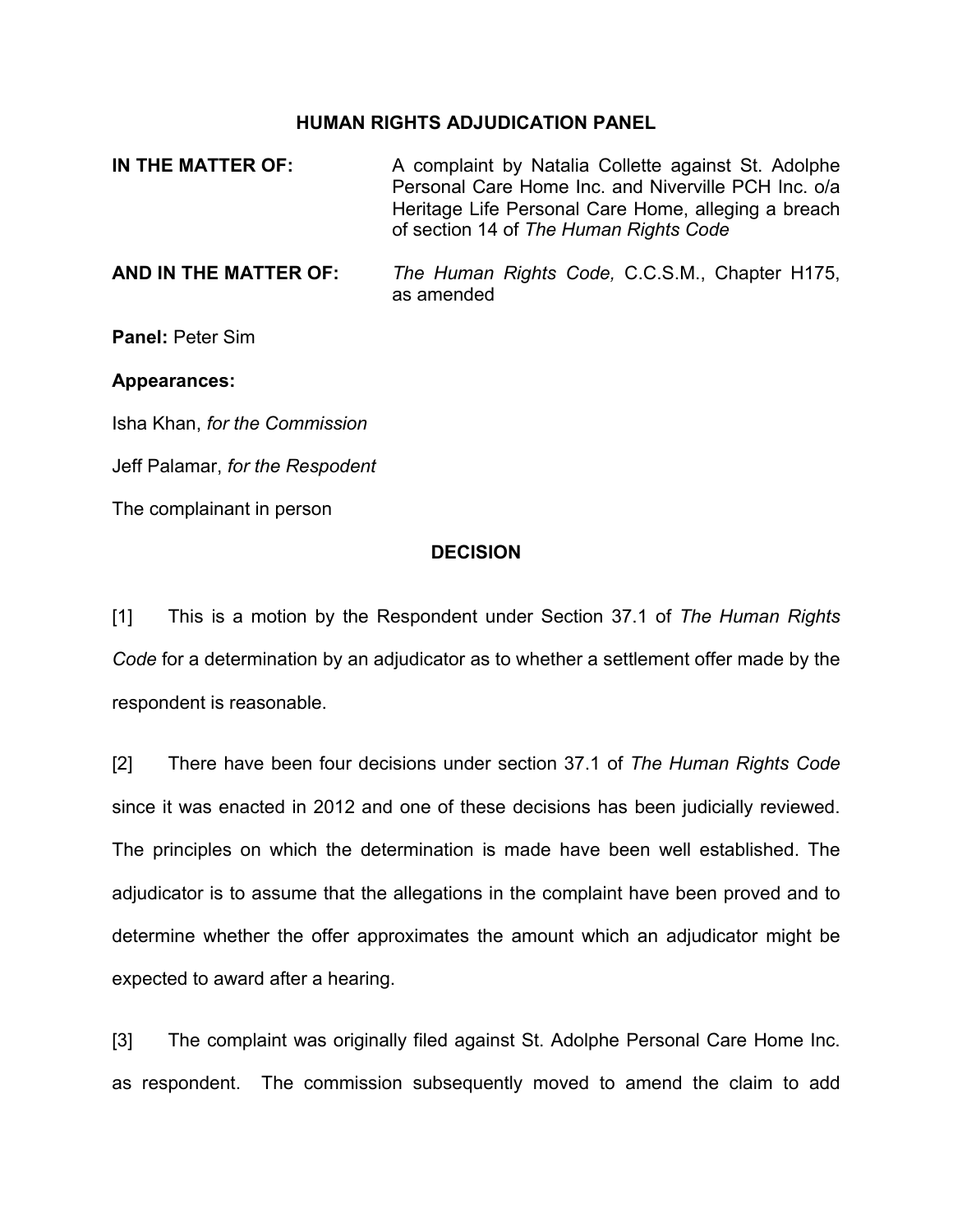Niverville PCH Inc. as an additional respondent. Both respondents are related and were represented by the same counsel. Mr. Palamar advised me that he had not yet consented to the adding of a new respondent but it was agreed by Mr. Palamar and Ms. Khan that this hearing could proceed on the basis that both respondents had been added. When I refer to the respondent it can be taken as a reference to both respondents.

[4] The complaint alleges that the respondent discriminated against the complainant in connection with her employment, contrary to Section 14 of the Code by failing to afford the complainant reasonable accommodation for her disability.

[5] The complainant suffers from depression. Prior to December, 2001 she was employed by the respondent as a part time dietary aide. The complainant alleges that on November 25, 2011 was called into a meeting with two managers and a union representative. Her job performance was discussed and various complaints about her performance were raised. The complainant had an emotional breakdown during the meeting and left to collect herself. She came to the meeting and was asked to sign a complaint letter, which she declined to do. She had another breakdown and had to leave the meeting.

[6] Over the next few days the complainant's condition became worse. She was unable to show up for work on Saturday and Sunday. On Monday, she attended work but had another breakdown and had to leave early. Her next shift was not until Friday.

[7] On Thursday, December 1 the complainant saw her doctor who put her on antidepressant medication and gave her a sick note. She went to a crisis unit for depression

- 2 -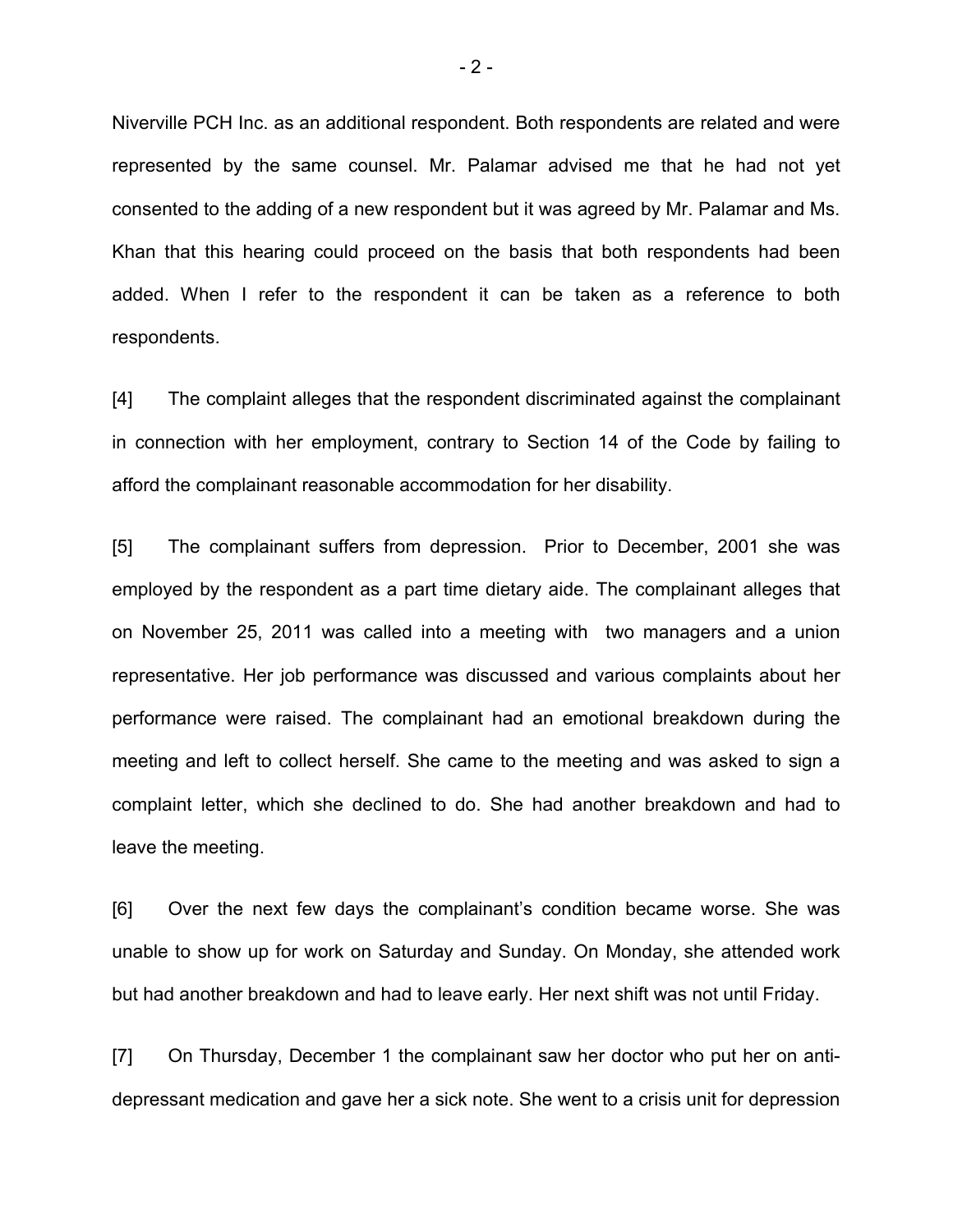and stayed there until December 5. On December 6, she received a registered letter from the respondent dated December 1, which advised her that her employment had been terminated.

[8] The complainant filed a complaint under the *Code* which was investigated by the commission and has been referred to an adjudicator. No hearing has been scheduled.

[9] The offer of settlement is contained in an e-mail from Mr. Palamar, the lawyer for the respondents, to Ms. Khan, the lawyer for the commission, dated March 19, 2015 which reads as follows:

Acknowledgement - With the benefit of hindsight and the clear objectivity that can come from the passage of time, my client readily acknowledges that with the information it had at the relevant time, it could and should have done much more in understanding Ms Collette's personal circumstances, and accommodating them. It apologizes for what happened.

Compensation for injury to dignity, etc. - My client is prepared to provide a payment of \$8,000 as general damages to compensate for injury to dignity, selfrespect and hurt feelings. This seems consistent with the case law, and would to my own knowledge at least, seem to be one of the larger payments made to this point for these types of damages. We acknowledge that this is warranted.

Compensation for financial loss - Ms. Collette was earning approximately \$296 per week, and my client is prepared to make payment of one year's wages less any required deductions. We believe this amount fairly addresses this aspect of the claim.

Securing future compliance with the Code - My client is absolutely committed to learning from what took place and doing whatever it properly can to live up to its legal obligations and beyond. It is prepared to have appropriate people at a high level within management participate in training offered by the Commission, if need be, and/or undertake whatever policy and practice review and update is required, with the assistance of legal counsel. In exchange, of course, the complaint would need to be withdrawn and we would need a standard release containing a confidentiality clause.

[10] The commission takes the position that this is a reasonable offer and has recommended that the complainant accept it. The complainant has rejected the offer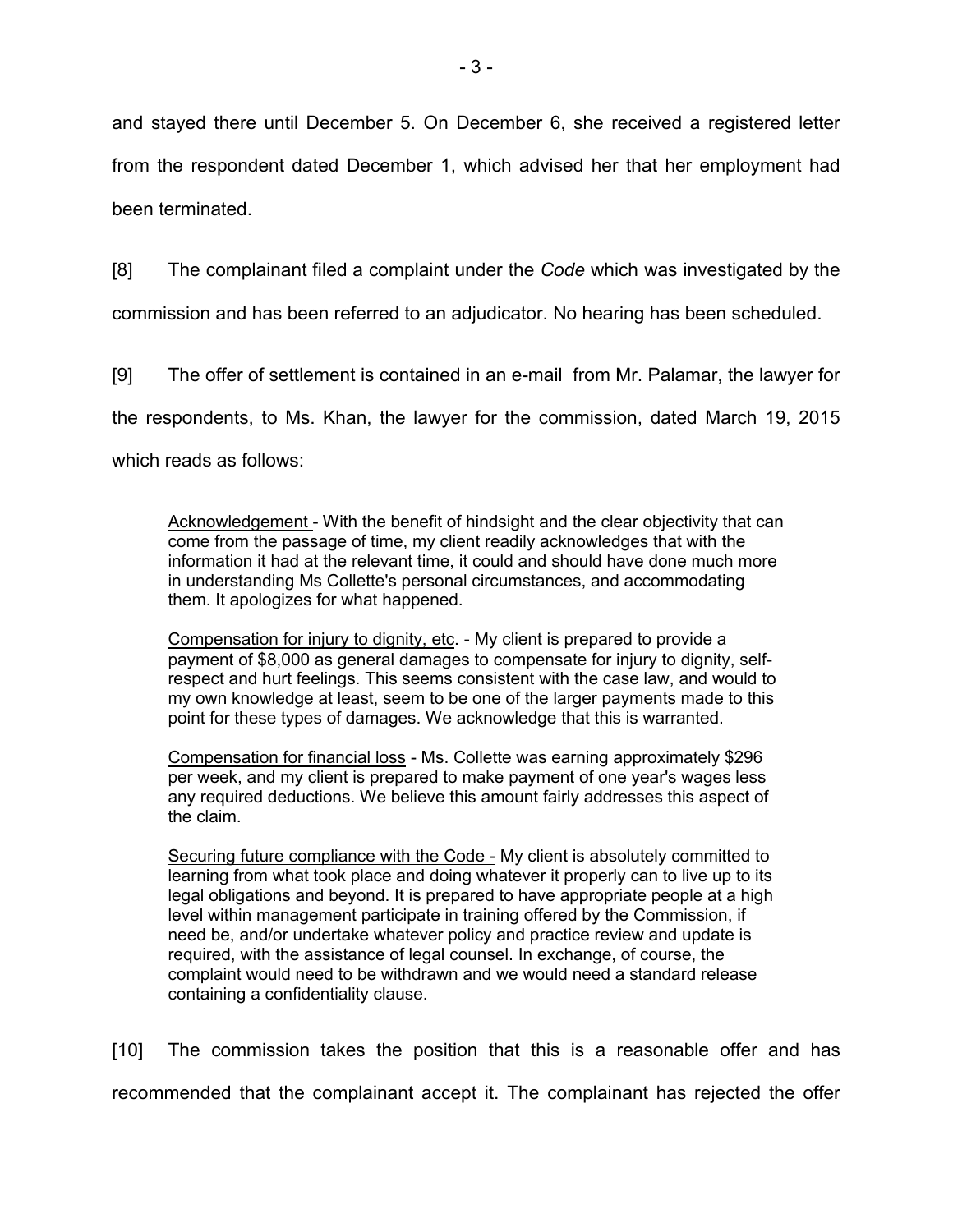and the respondent requested a hearing under Section 37.1. This is the first case considered under Section 37.1 where the commission has agreed with the respondent that the offer was reasonable.

[11] The commission is an independent party to these proceedings. The commission has carriage of the proceedings and normally presents the case, working in close consultation with the complainant. However, the commission ultimately represents the public interest and not the interests of the complainant and it is open to the commission to take the position that an offer is reasonable and no public interest would be served by spending public funds on a hearing.

[12] A reasonable offer under Section 37.1 must adequately address each of the forms of relief which an adjudicator may grant under Subsection 43(2) of the *Code.*

[13] Paragraph 43(2)(a) of the provides that the adjudicator may make an order for the purpose of securing compliance with the *Code* and rectifying any circumstance caused by the contravention an making just amends for the contravention.

[14] The respondent has offered an apology to the complainant and an undertaking to the commission to participate in a policy and practice review to ensure that it can live up to its obligations under the *Code*.

[15] The complainant may or may not be satisfied with the terms of the apology, but I find that it is reasonable.

[16] The steps that the respondent proposes to secure future compliance with the *Code* are an issue for the commission rather than the individual complainant. The

- 4 -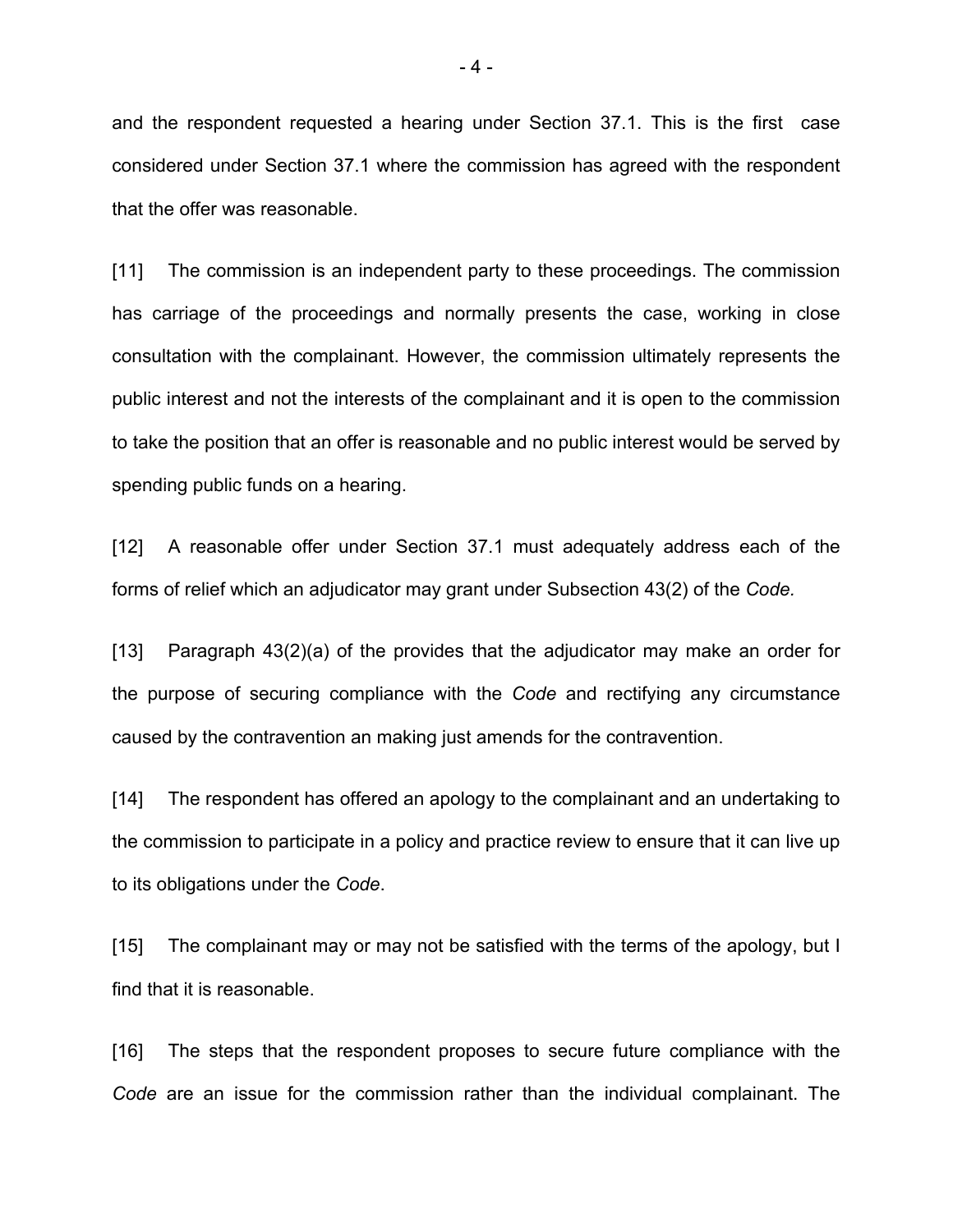commission has advised that it is satisfied with the respondents' proposal and that it sufficient for me to determine that they are reasonable.

[17] Paragraph 43(2)(b) provides for compensation to the complainant for any financial losses sustained, expenses incurred or benefits lost by reason of the contravention.

[18] In this case, the financial loss sustained by the complainant consists of wages and benefits lost by reason of the termination of her employment.

[19] The normal measure of damages where a complainant loses employment as a result of a contravention of the *Code* is the wages and benefits lost by the complainant from the date of termination to the date of the hearing. The complainant has a duty to mitigate damages by seeking other employment, and damages will be reduced if the complainant fails to make reasonable efforts to mitigate. Damages may also be reduced or eliminated if it is found that the complainant was unable to work for reasons not related to a contravention of the *Code.* On the other hand, damages might be increased if it were proved that the contravention of the *Code* impaired the complainant's ability to find new work.

[20] This aspect of the award is the most difficult to assess in the absence of actual evidence. The respondent argues that the complainant left work because of a mental illness which pre-existed the subject of the complaint and that there is no indication that she would have been able to return to work even if the respondent had not terminated her employment. The position of the respondent, at the hearing, would be that there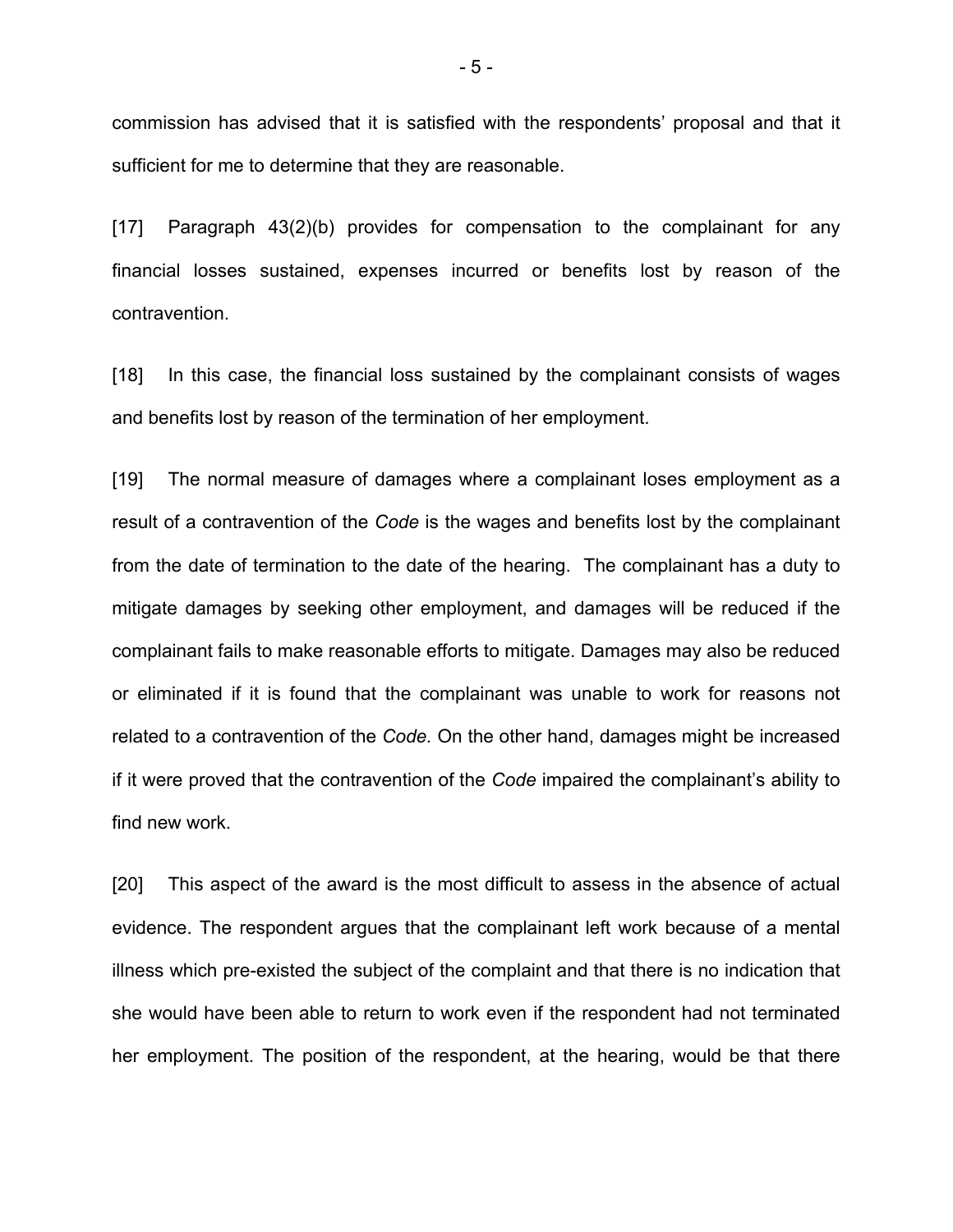should be no damages for wage loss but that it is making this offer as a gesture of good faith.

[21] The commission acknowledges the difficulty of determining when the respondent would have returned to work and agrees that the offer of 12 months lost earnings is reasonable.

[22] I am satisfied that the offer of the equivalent of twelve months earnings is reasonable. It is substantially higher than other awards that have been given in this province to persons in similar types of employment. I have reviewed the complainant's submissions and I find that even if all of her positions were accepted, it is highly unlikely that an adjudicator hearing the complaint would award her more than the amount of the offer.

[23] Section 43(2)(c) of the *Code* provides for compensation for injury to dignity, feelings or self-respect. The highest damages award under this heading in Manitoba to date has was in *Emslie v. Doholoco Holdings Ltd. o/a The UPS Store #425* where the adjudicator awarded \$15,000.00. The second highest award was \$7,750.00 in *Garland v. Tackaberry (c.o.b. Grape & Grain)*, [2013] MHRBAD 5. Both of these cases involved very serious incidents of sexual harassment.

[24] The facts of the present case are much closer to those in *K.K. v Hair Passion*, 2013 CanLII 3982 (MB HRC) where the adjudicator awarded \$2,000.00 for this head of damages.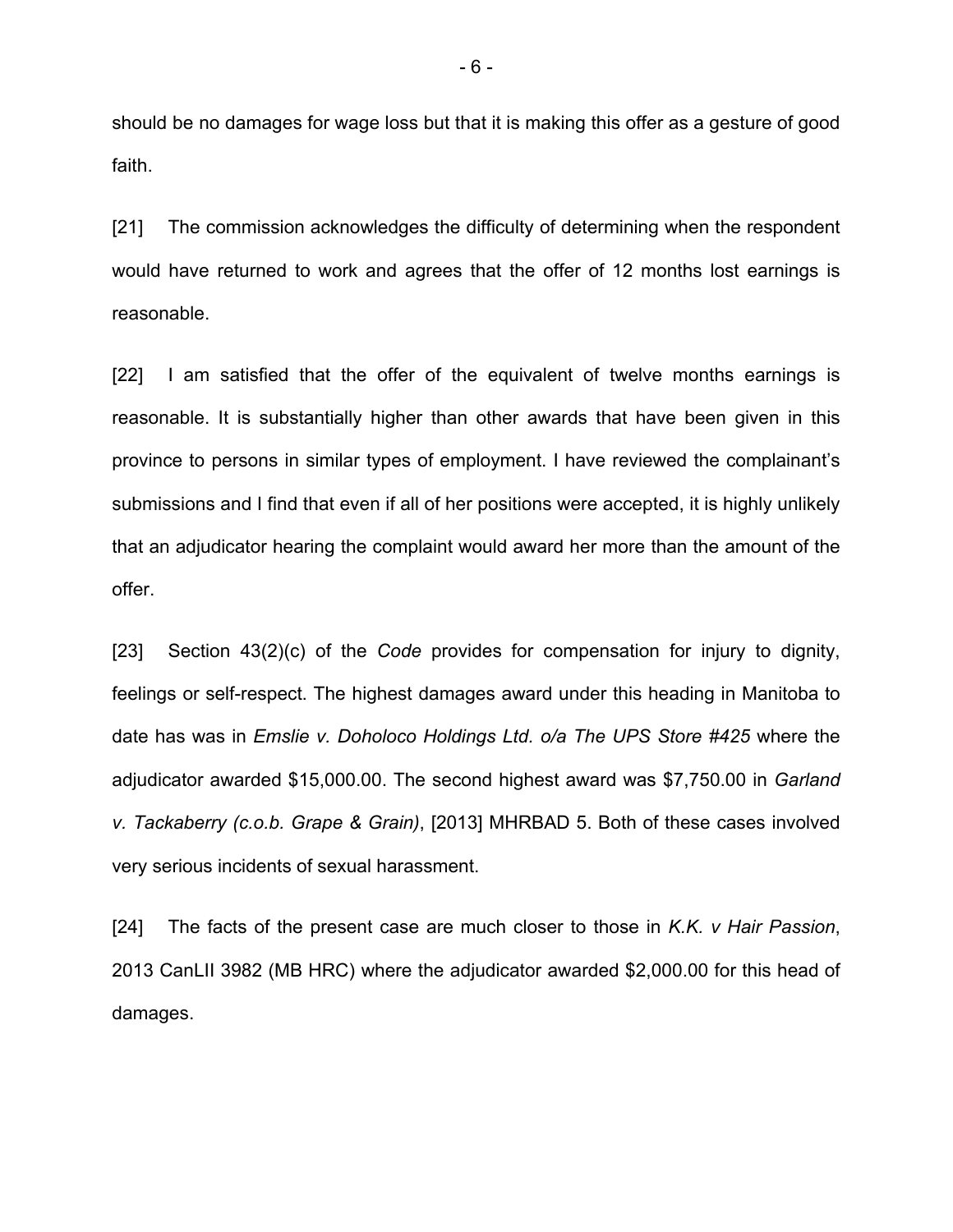[25] I find that it is unlikely that an adjudicator would award the complainant more than the sum of \$8,000.00 contained in the offer.

[26] Section 43(2)(d) provides for payment of a penalty or exemplary damages as punishment for malice or recklessness involved in the contravention. This is an exceptional award which is only made in exceptional circumstances. There is nothing in this case which would justify such an award. The worst characterization that can be placed on the respondent's conduct is that it badly mismanaged the discipline process.

[27] Finally, paragraph 43(2)(e) provides for adoption and implementation of an affirmative action program or other special program. This is a special remedy which can be granted in cases where these is evidence of systemic discrimination. There is no reason to consider it in a case involving failure to accommodate an individual.

[28] The offer of settlement requires that the complainant execute a release with a confidentiality clause. This is a reasonable term in a settlement offer. The confidentiality clause will be irrelevant because the terms of the settlement offer are incorporated in this decision which will be on the public record.

[29] The complainant made both written and oral submissions. Much of her submission was concerned with the facts of her case. She raised objections to various written and oral warnings she was given, and the conduct of the dismissal process and her subsequent union grievance. I found this material irrelevant and will not address it in detail. The point of an application under Section 37.1 of the *Code* is to avoid unnecessary costs by leaving aside the details of the merits of the complaint and focusing on the appropriate remedy.

- 7 -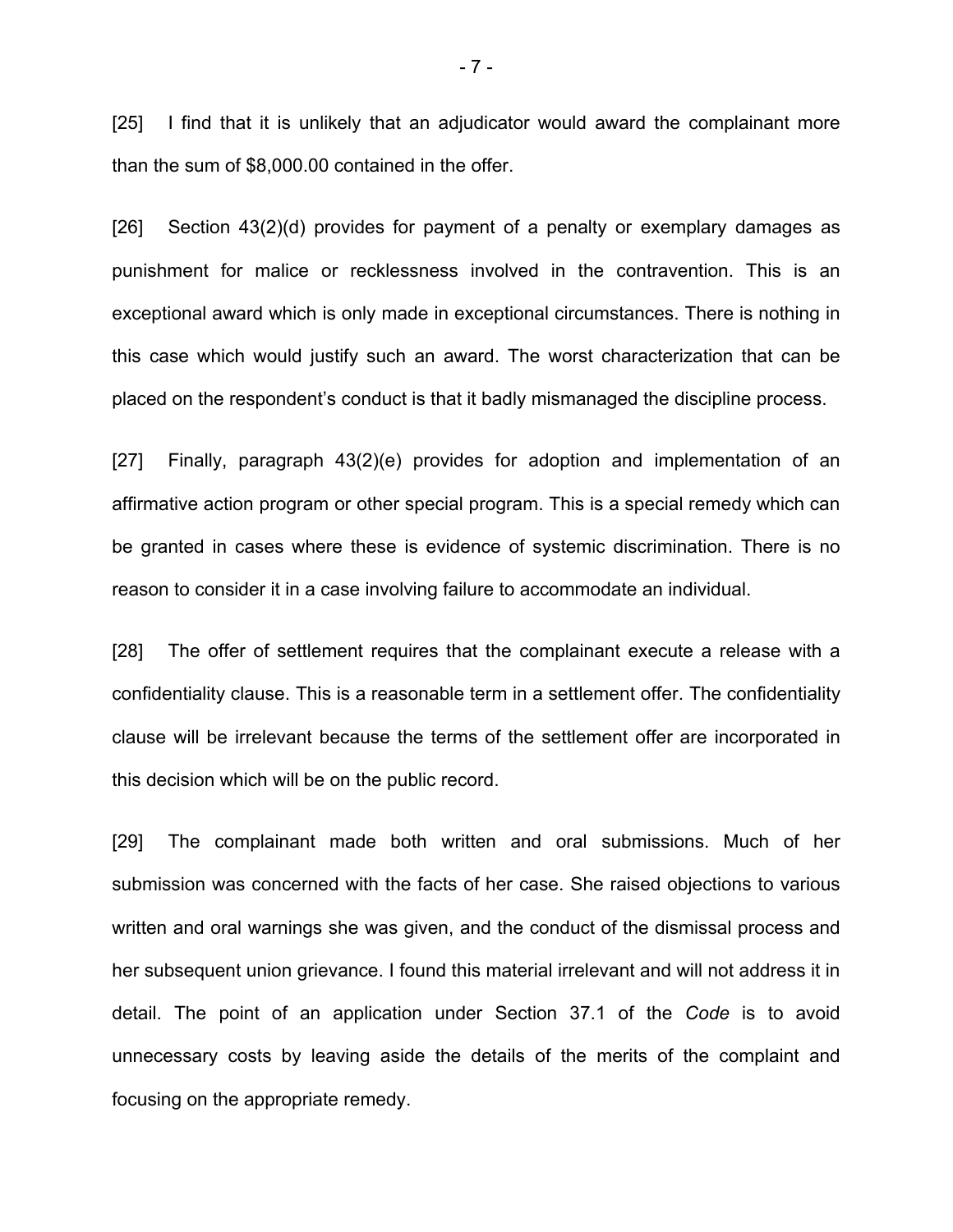[30] The complainant dealt with the issue of remedies only briefly in her lengthy written submission. At one point she raised the possibility that she might have had her job reinstated through a union grievance. She also said that the employer was not offering her a neutral letter of reference and that the financial compensation offered to not include compensation for medical expenses incurred as a result of the depression she suffered following her termination. She did follow up on any of these points

[31] Reinstatement in employment is a possible remedy under paragraph 43(2)(a) of the *Code* but it is an exceptional remedy. To the best of my knowledge, it has never been ordered by a Manitoba tribunal. A reasonable offer of settlement does not need to include reinstatement if it includes reasonable financial compensation.

[32] A letter of reference and additional financial compensation for out of pocket expenses are reasonable requests, assuming that the financial loss can be proved. However the failure of the offer to address them does not necessarily make in unreasonable. The offer needs to be considered as a whole. The offer in this case includes financial compensation which is very generous compared to what adjudicators have awarded in similar cases and that makes up for any deficiencies in other areas.

[33] I therefore find that the offer of settlement referred to above is reasonable within the meaning of Section 37.1 of the *Code*.

[34] Subsection 37.1(2) of the *Code* reads:

37.1(2) If a complainant rejects a settlement offer that the adjudicator designated under subsection (1) considers to be reasonable, that adjudicator must terminate the adjudication to the extent that it relates to the parties to the settlement offer.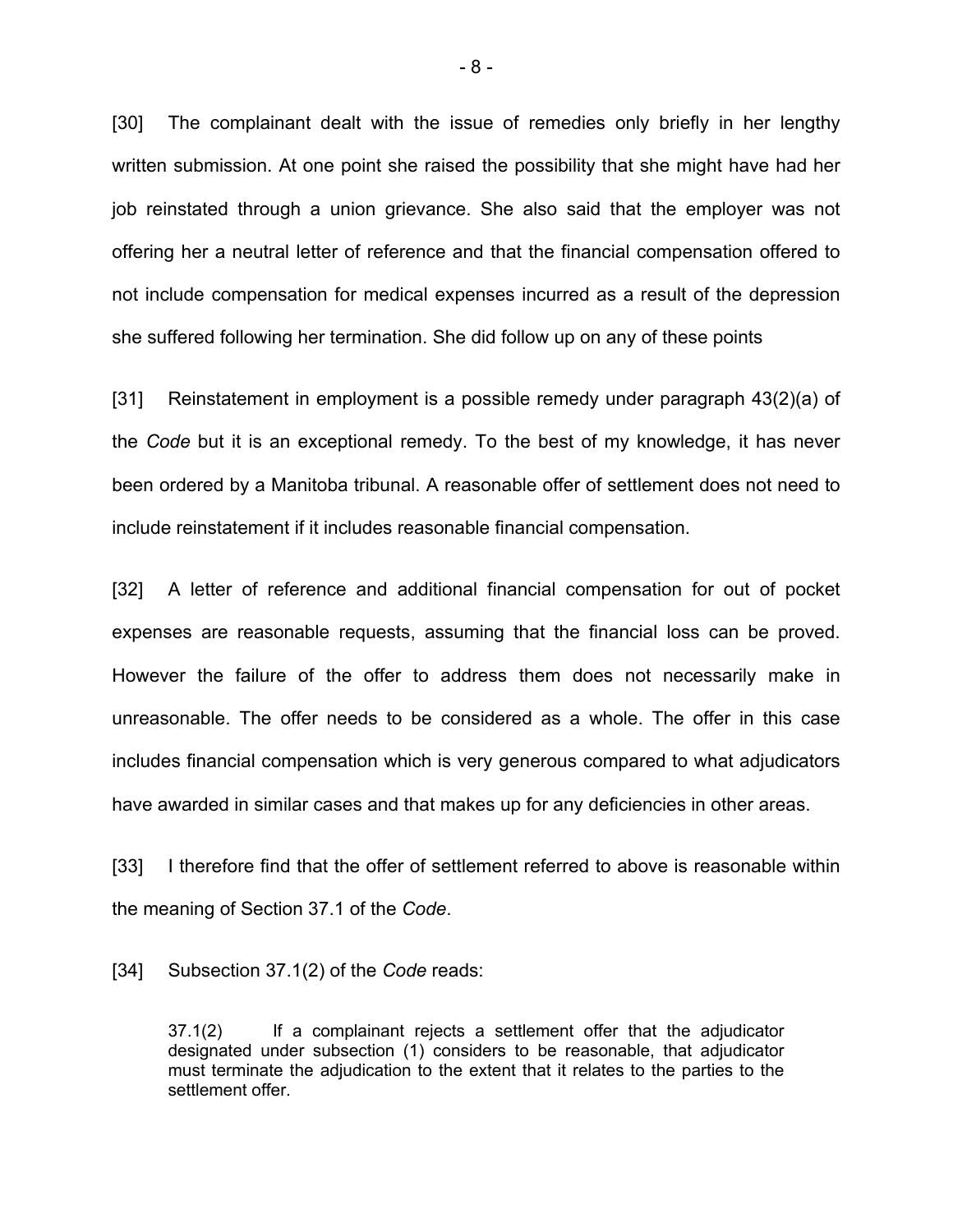[35] The section is clear that the adjudicator must terminate the adjudication once the requirements of the section have been met and has no authority to impose additional terms or conditions. However, it is not clear from the wording of the section in what order the requirements must be met. There are two possible interpretations.

[36] The first is that the adjudicator determines whether the offer is reasonable only after the complainant has rejected the offer. Once the adjudicator determines that the offer is reasonable, the adjudication must be terminated immediately. The problem with this interpretation is that it would leave the complainant entirely without a remedy. Once an offer is rejected it ceases to exist and is no longer open for acceptance unless the respondent chooses to renew it. (Mr. Palamar assured me that the respondent in this case has renewed the offer and will make good on the settlement.)

[37] The second interpretation is that the adjudicator is required to terminate the adjudication only if the complainant rejects an offer after the adjudicator has determined it to be reasonable. The complainant must therefore be given a reasonable time to accept or reject the offer after the adjudicator makes the determination. In the unlikely event that the respondent withdrew the offer before the complainant could accept, the requirements of Section 37.1 would not have been fulfilled and the adjudication would continue. I believe that this interpretation is more consistent with the remedial purposes of the *Code* than the alternative.

[38] I do not have any jurisdiction to supervise the implementation of the offer. However, that should not be necessary. Once an offer has been accepted it becomes enforceable as an ordinary contract. Subsection 24.1(3) of the *Code* also provides a